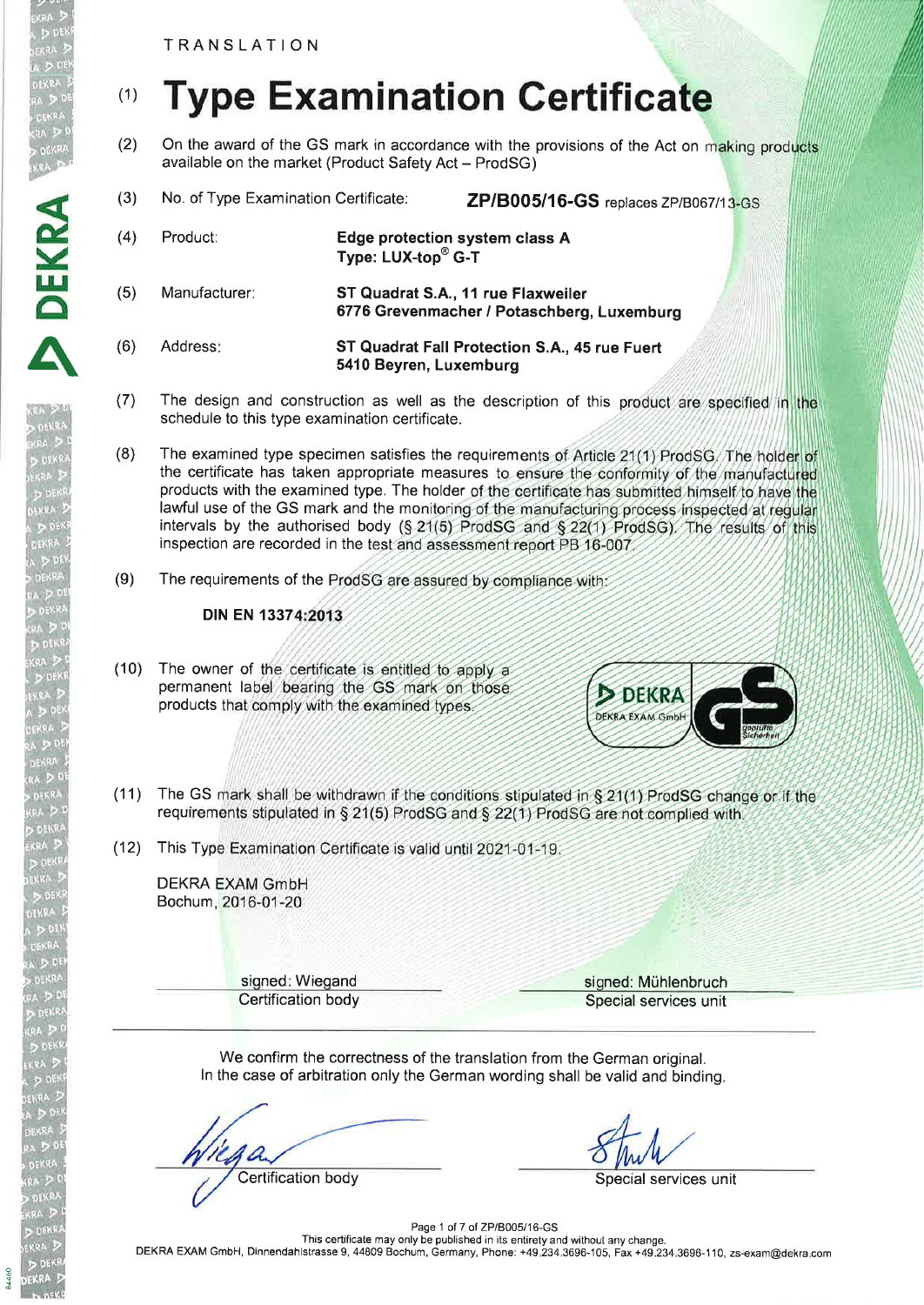### TRANSLATION

(13) Appendix to

EKRA DI<br>A DIDEKE<br>SEKRA D

ERRA DER<br>DEKRA DER<br>RA D<sup>DEI</sup>

**DEKRA**<br>FKRA DE

#### $(14)$ **Type Examination Certificate** zPl8005/16-GS

(15) 15.1 Subiect and Tvpe Edge protection system class A Type: LUX-top<sup>®</sup> G-T

#### 15.2 Description

The edge protection system of type LUX-top<sup>®</sup> G-T (Fig. 1-2) is used for the collective protection of people against falls from a height. lt is mounted on plane surfaces.

To position the edge protection system and to secure it against sliding and tilting, the system is ballasted with appropriate weights. That means that weights are placed inside the cantilever arm (LUX-top<sup>®</sup> G-T counterweight suspender) of the post (LUX-top<sup>®</sup> G-T base element). At the bottom of the cantilever arm, a non-slide cover has been fixed.

The side protection can be unfolded either by using a joint or by removing the locking bolt inside the LUX-top<sup>®</sup> G-T foot (Fig. 3-4). Two ends of rail sections are joined by mans of a butt connector (Fig. 5). To implement the corner structures, corner connectors can be assembled (Fig.  $6-7$ ). At overhanging ends of up to 100 mm length, the protective cap (Fig. 8) can be inserted into the guardrails and intermediate rails. If the overhanging end is longer than 100 mm, the connection of guardrails and intermediate rails is achieved by means of the LUX-top® G-T pipe end connector 570 (Fig. 9-10).

The guardrails and intermediate rails are connected with the posts by means of the LUX-top  $\degree$  G-T rail pipe brackets (Fig. 11-12). Individual modules which are placed at angles to each other are positioned either by using the LUX-top® G-T corner with its corner connectors or by the LUX-top® G-T corner and its corner set (Fig. 13-14). For each rail section, one LUX-top<sup>®</sup> G-T diagonal bar is inserted between the guardrails and intermediate rails (Fig. 15-16). A mounting of the board plate (Fig. 17-21) may not be necessary provided a parapet of a minimum height of 150 mm is in place. Entering and leaving the work area is made possible by the access door (Fig. 22-23). Fig. 24 shows the components mentioned and assembled as the installation variant LUX-top® G-T LIKU. Furthermore, the components of LUX-top® G-T ECO can also be used as an alternative to the standard components of the edge protection system LUX-top® G-T. In that system, the post, including its cantilever arm (LUX-top® G-T ECO base element) and the board plate for optional assembly are used (Fig. 25-27). The corner formation intended for the LUX-top® G-T ECO variant is shown in Fig. 28, and the door specific for that variant is shown in Fig. 29.

The LUX-top<sup>®</sup> G-T ECO system is weighted by placing standard pavement slabs (50 cm x 25 cm) into the counterweight suspenders. The mass of one counterweight is 11.5 kg. At the initial end and corner posts, the counterweight suspenders need to be equipped with four standard pavement slabs; the counterweight suspenders of the intermediate posts are equipped with two standard pavement slabs. The cantilever profiles and the posts are made of rectangular aluminium profiles (30 mm  $x$  50 mm  $x$  2 mm). The rails ( $\emptyset$  40 mm) are also made of aluminium. The top guardrail is 1100 mm high, and the distance between the guardrail and the intermediate rail is 470 mm.

The permitted distance between the parapet and the bottom guardrail and between the boarding plate and the bottom guardrail is 470 mm each. Disregarding the variant, the maximum field size is 2.0 m.

DEKRA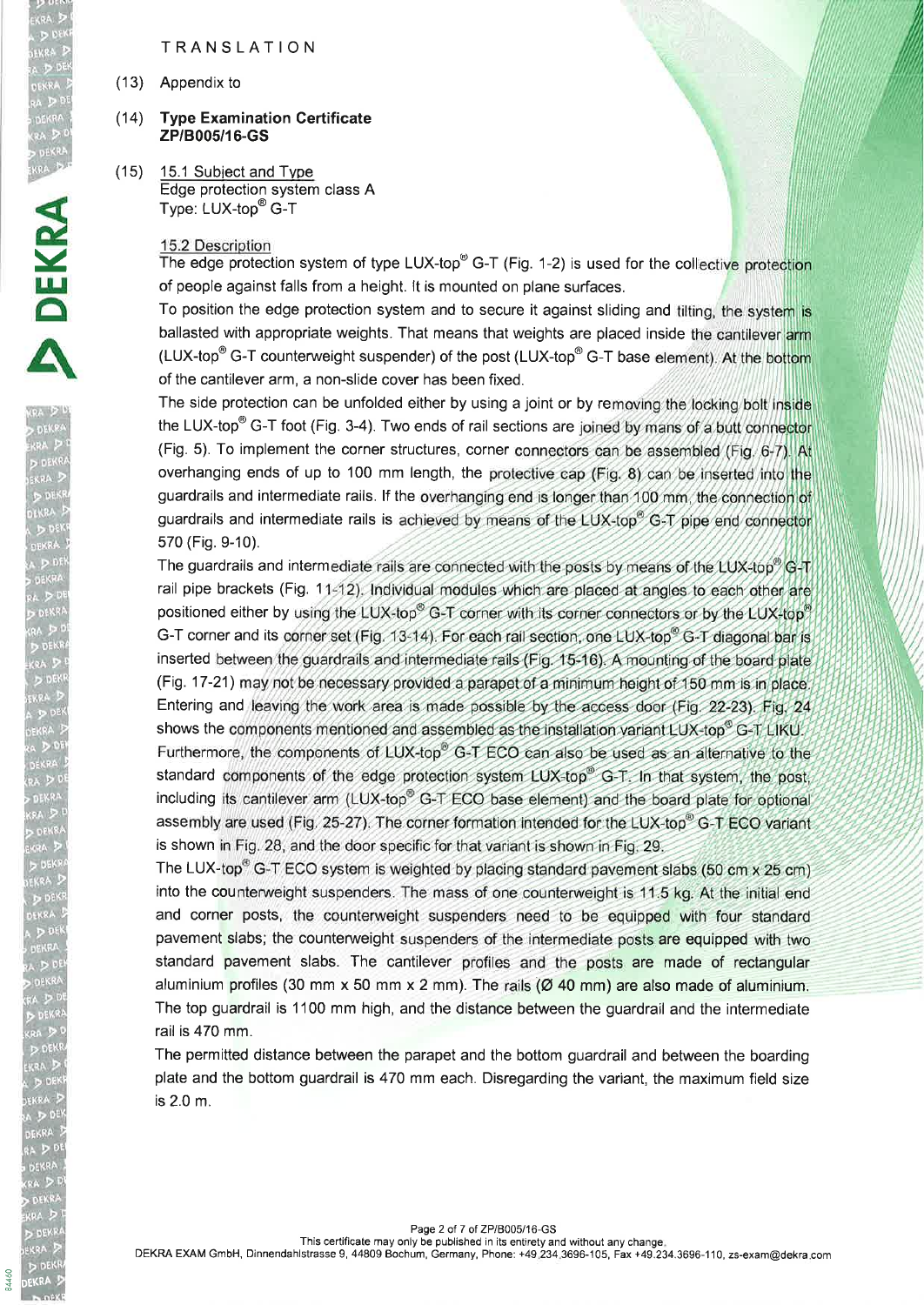**BA460** OEKRA



Fig. 1-2: Edge protection system of type LUX-top<sup>®</sup> G-T (overview)



Fig. 3-4: LUX-top<sup>®</sup> G-T base element I and detailed view LUX-top<sup>®</sup> G-T foot



Fig. 6: LUX-top<sup>®</sup> G-T corner connector 90°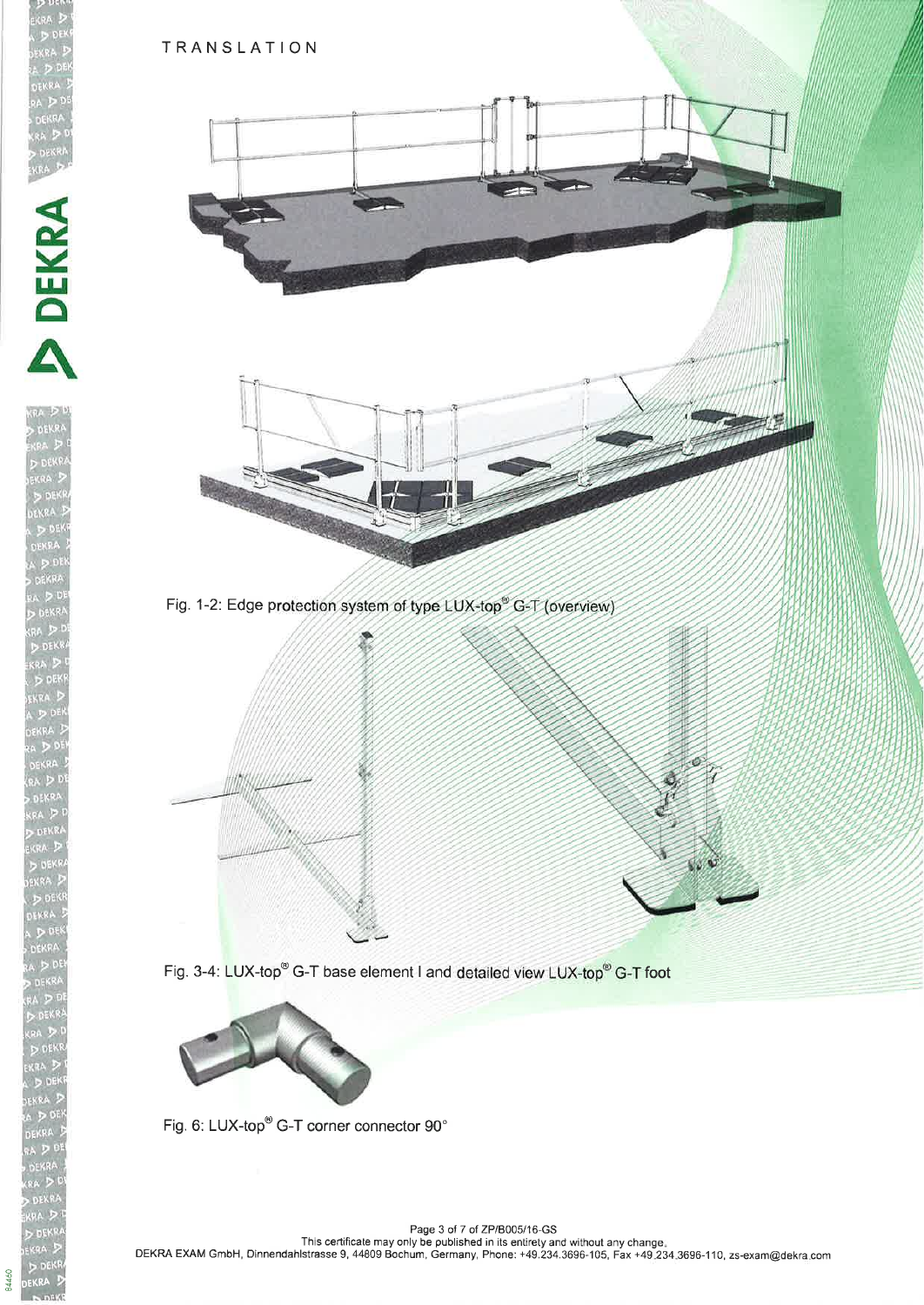

84460

Fig. 9 - 10: LUX-top<sup>®</sup> G-T pipe end connector 570





This certificate may only be published in its entirety and without any change.<br>DEKRA EXAM GmbH, Dinnendahlstrasse 9, 44809 Bochum, Germany, Phone: +49.234.3696-105, Fax +49.234.3696-110, zs-exam@dekra.co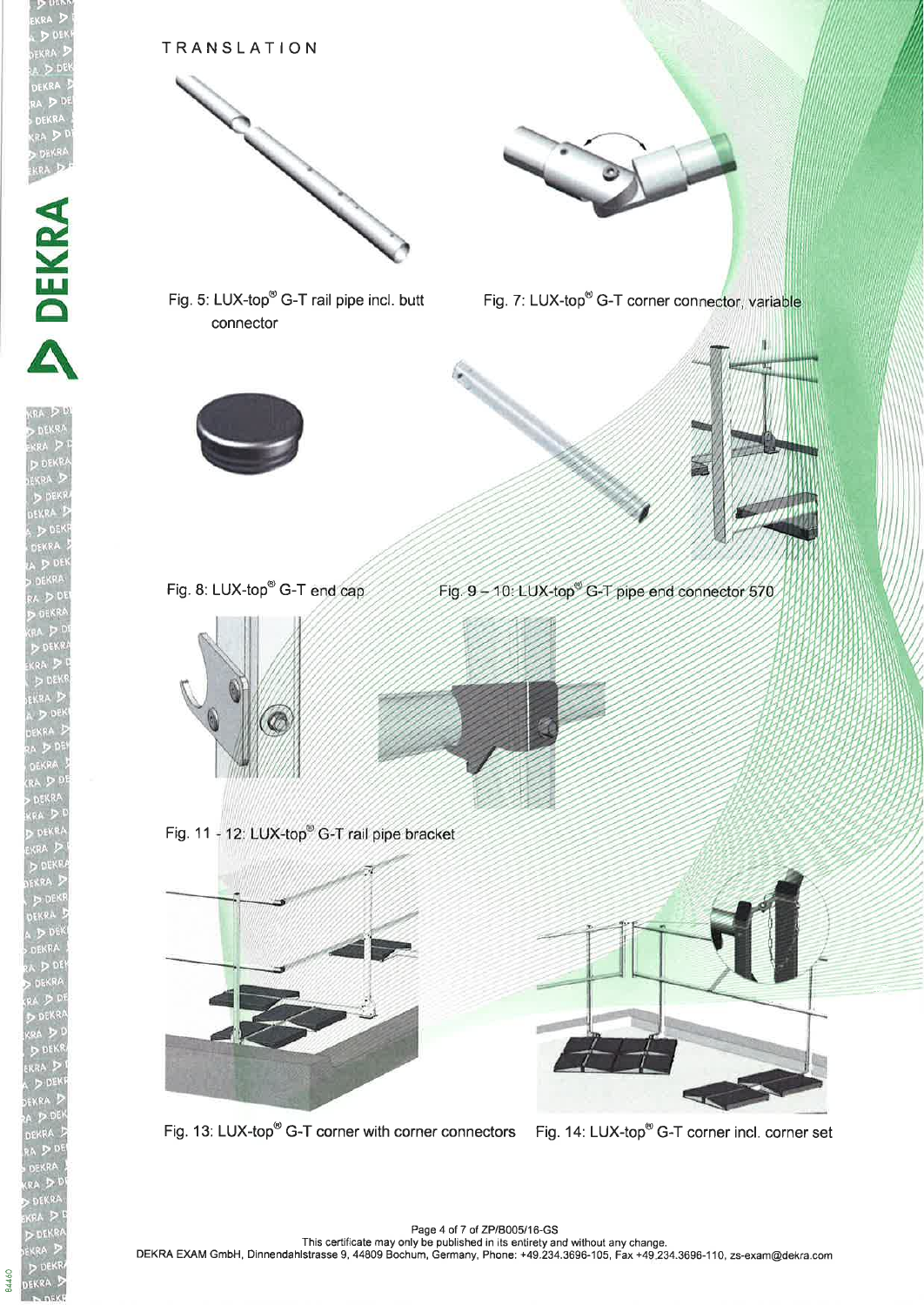

bEKRA

84460

## TRANSLATION











LUX-top® G-T board plate, corner variant Fig. 17-20: board plate, components







LUX-top® G-T board plate, cross-bar



LUX-top® G-T foot with board plate links

Page 5 of 7 of ZP/B005/16-GS<br>This certificate may only be published in its entirety and without any change.<br>DEKRA EXAM GmbH, Dinnendahlstrasse 9, 44809 Bochum, Germany, Phone: +49.234.3696-105, Fax +49.234.3696-110, zs-exa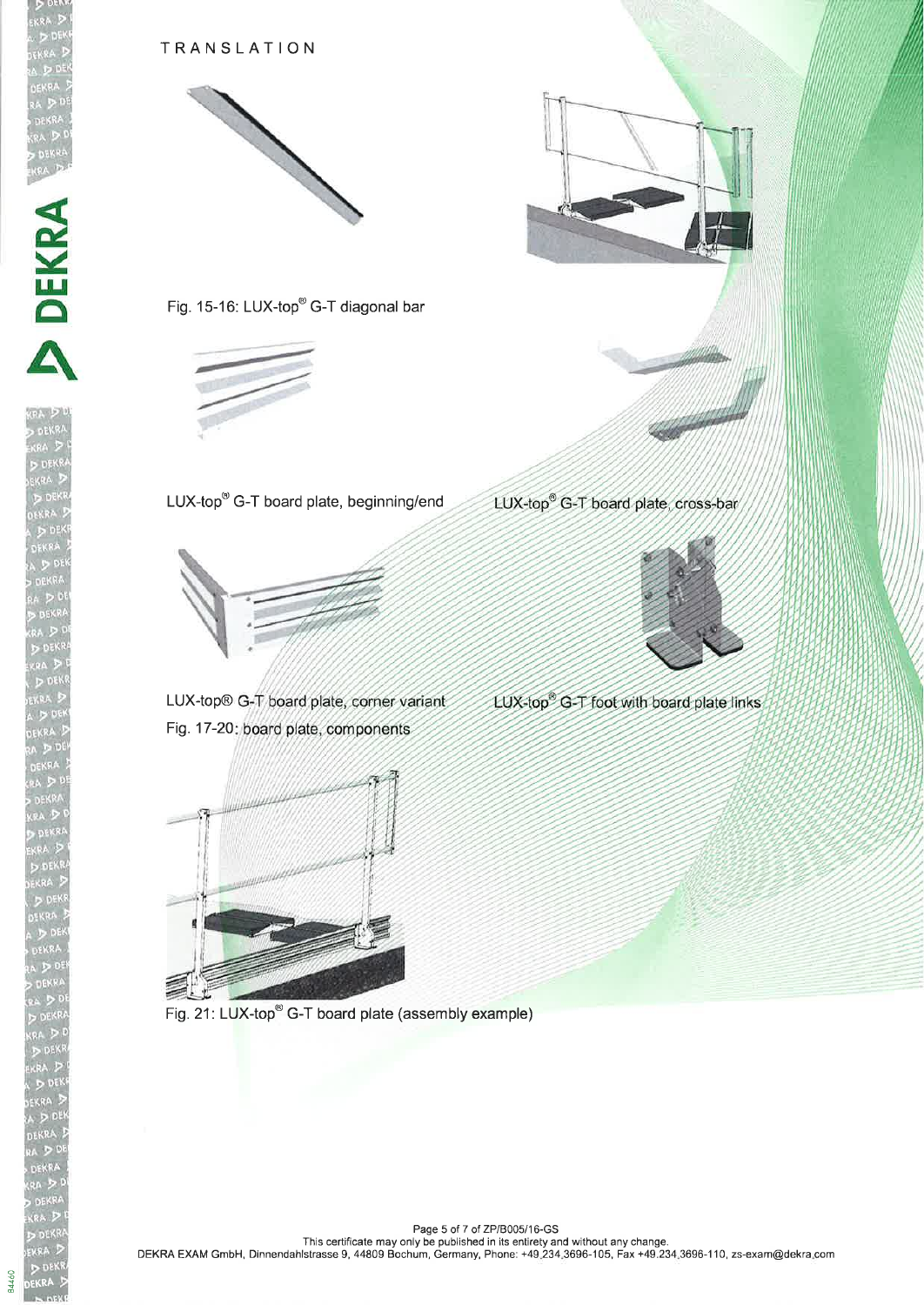

DEKRA  $\geq$ 

84460

## TRANSLATION





Fig. 22-23: LUX-top<sup>®</sup> G-T, access door



Fig. 24: Variant of set up/assembled edge protection variant of type LUX-top® G-T LIKU